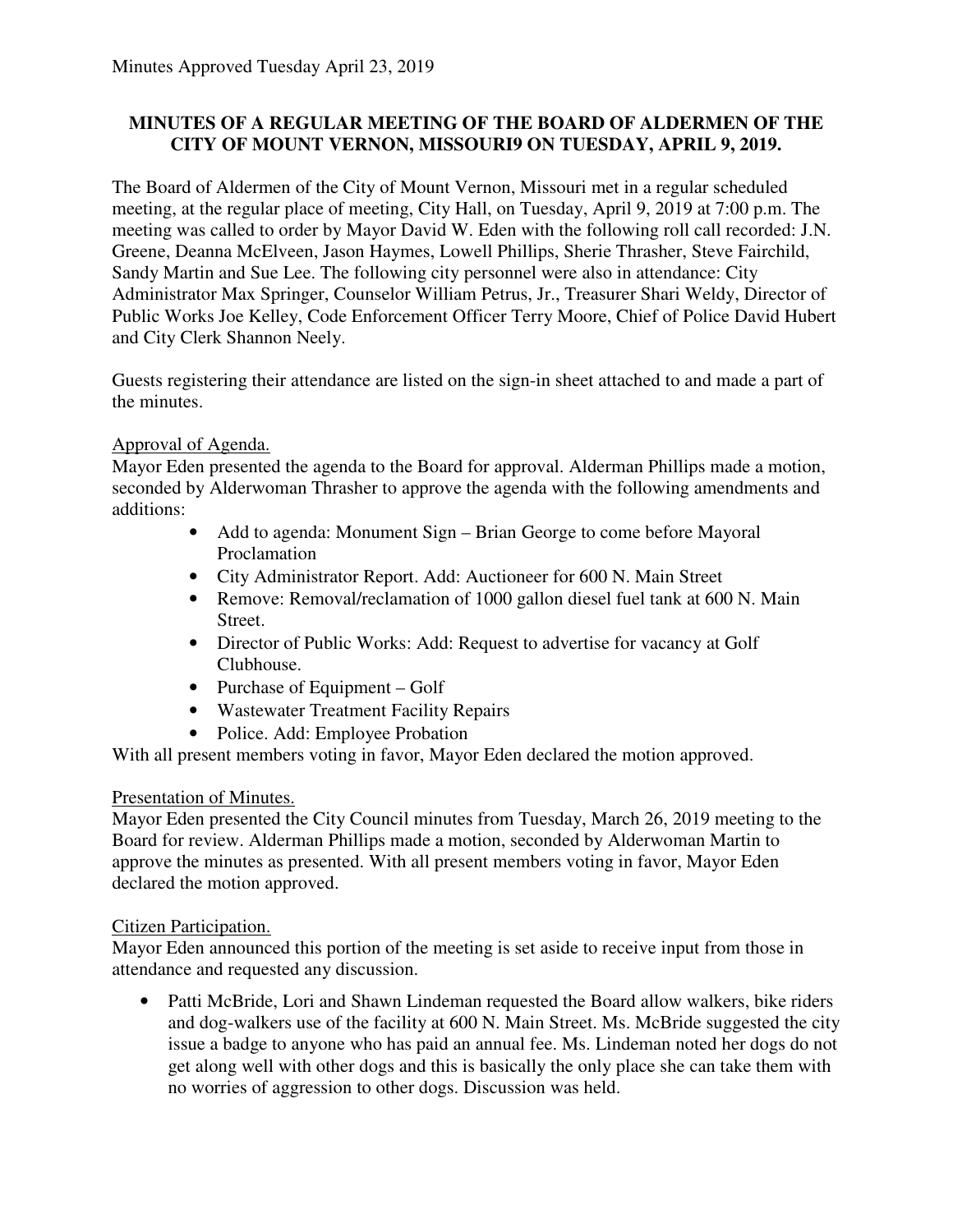## Monument Signage.

Brian George presented basic plans for improved monument signage to be located near Interstate 44, at Interchange 44. Mr. George noted the monument would be approximately 8' x 24' Vshaped structure containing three (3) flagpoles and an independent solar charge system for lighting the flags and the monument. Discussion was held. Alderwoman Lee made a motion, seconded by Alderwoman Thrasher to pay \$25,000.00 toward the monument sign project. With all present members voting in favor, Mayor Eden declared the motion approved.

### Mayoral Proclamation.

Mayor Eden presented a proclamation honoring Library Week to Cindy Rinker.

# City Administrator Report.

Springer held discussion on the following items:

- Sales Tax. Springer presented the sales tax revenue report and held discussion.
- Contract for Engineering with HDR. Springer reported this contract will be presented with Bill No. 2019-07 for a master short form agreement for professional services and Task Order Number One regarding extension of utilities along Railroad Drive. A lengthy discussion was held.
- Pay Request #3 Base Construction and Management. Springer presented Pay Request #3 from BASE Construction, for \$82,869.29. Discussion was held. Mayor Eden announced this pay request will be included in Treasurer Report, request to pay over \$5,000.00.
- Employee Probation. Springer reported Terry Moore has reached his three-month probation point and recommended Mr. Moore moved to full-time status. Discussion was held. Alderman Greene made a motion, seconded by Alderman Phillips to move Terry Moore to full-time status as Code Enforcement Officer. With all present members voting in favor, Mayor Eden declared the motion approved.
- Hayward Drive. Springer reported this portion of Hayward Drive is an old county road that has been chipped and sealed. Springer noted in this state of condition, the road will not be able to hold up to the estimated number of vehicles that will travel to 417 Athletics facility. Springer noted this road would need to be upgraded. Discussion was held.
- Summer Youth Employment. Springer presented a list of applicants for summer youth employment and recommended the Board hire for 2019 youth employment. Discussion was held. Alderman Greene made a motion, seconded by Alderwoman Lee to hire summer youth employees as recommended by City Administrator. With all present members voting in favor, Mayor Eden declared the motion approved.
- Auctioneer Service for 600 N. Main St. Springer reported he contacted six auctioneer services for sale of surplus equipment at 600 N. Main Street, with only three responses. Springer recommended the Board proceed with contracting with Dallas Ross Auctioneer Services. Discussion was held. Alderman Greene made a motion, seconded by Alderwoman Lee to proceed with contracting with Dallas Ross Auctioneer Services to sell surplus equipment at 600 N. Main Street. With all present members voting in favor, Mayor Eden declared the motion approved.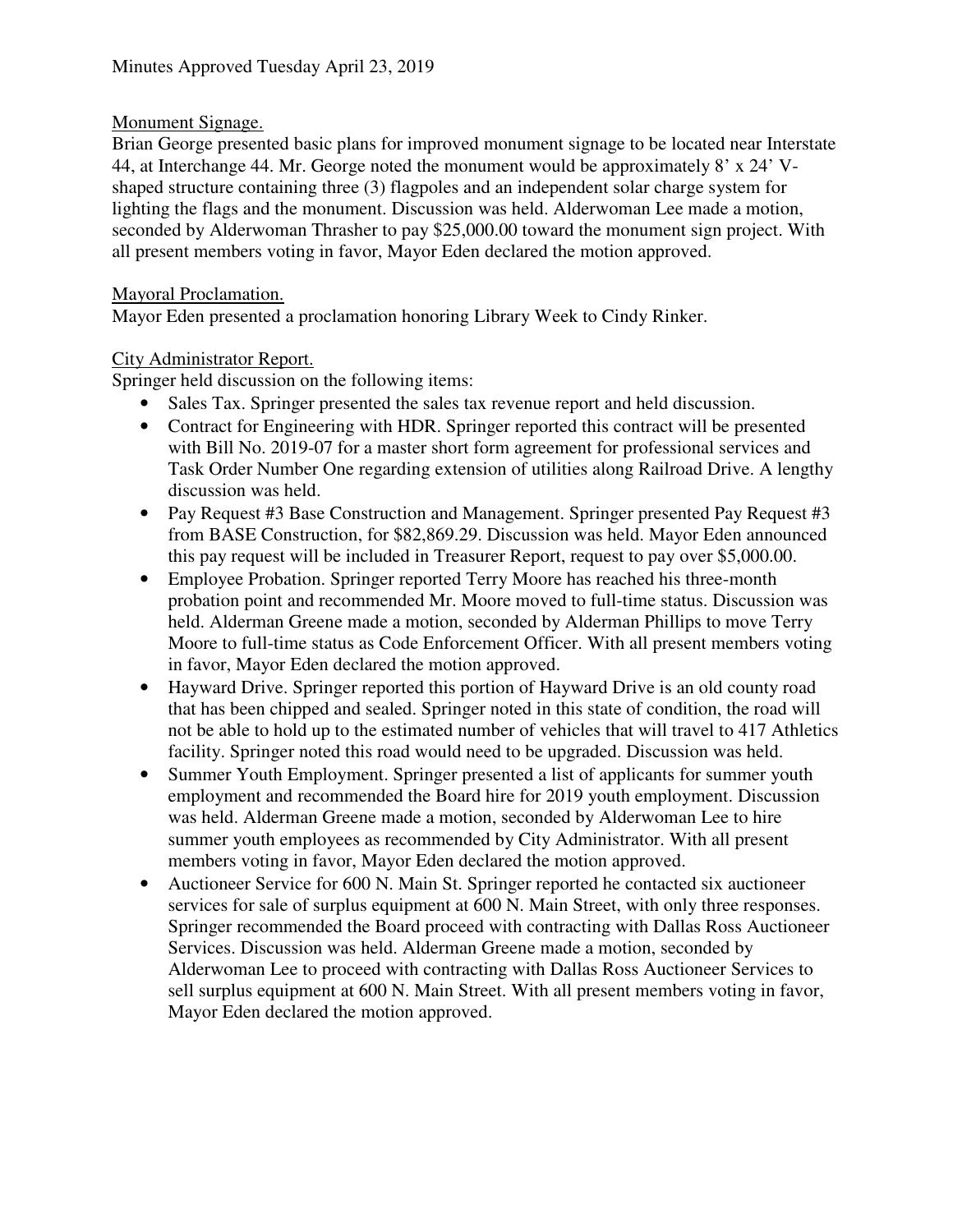Ordinance.

**Bill No. 2019-06A re:** An ordinance authorizing execution of an agreement by and between the City of Mount Vernon, Missouri and K & B Equipment, LLC regarding Gibbs Park Improvements and South Street Culvert Replacement was read twice, by title only, with the following roll call recorded:

First Reading: AYES: Greene, McElveen, Haymes, Phillips, Thrasher, Fairchild, Martin, Lee NOES: None ABSTAIN: None ABSENT: None

Second Reading: AYES: Greene, McElveen, Haymes, Phillips, Thrasher, Fairchild, Martin, Lee NOES: None ABSTAIN: None ABSENT: None

Bill No. 2019-06A was declared passed and sent to the Mayor for signature. Bill No. 2019-06 thus became Ordinance Number 14.304.

**Bill No. 2019-07 re:** An ordinance authorizing execution of two agreements by and between the City of Mount Vernon, Missouri and HDR Engineering, Inc. to include a master short form agreement for professional services and Task Order Number 1 regarding extension of utilities along Railroad Drive was read twice, by title only, with the following roll call vote recorded:

First Reading: AYES: Greene, McElveen, Haymes, Phillips, Thrasher, Fairchild, Martin, Lee NOES: None ABSTAIN: None ABSENT: None

Second Reading: AYES: Greene, McElveen, Haymes, Phillips, Thrasher, Fairchild, Martin, Lee NOES: None ABSTAIN: None ABSENT: None

Bill No. 2019-07 was declared passed and sent to the Mayor for signature. Bill No. 2019-07 thus became Ordinance Number 14.305.

**Bill No. 2019-08 re:** An ordinance declaring the results of the General Election held in the City of Mount Vernon, Missouri on April 2, 2019 was read twice, by title only, with the following roll call recorded: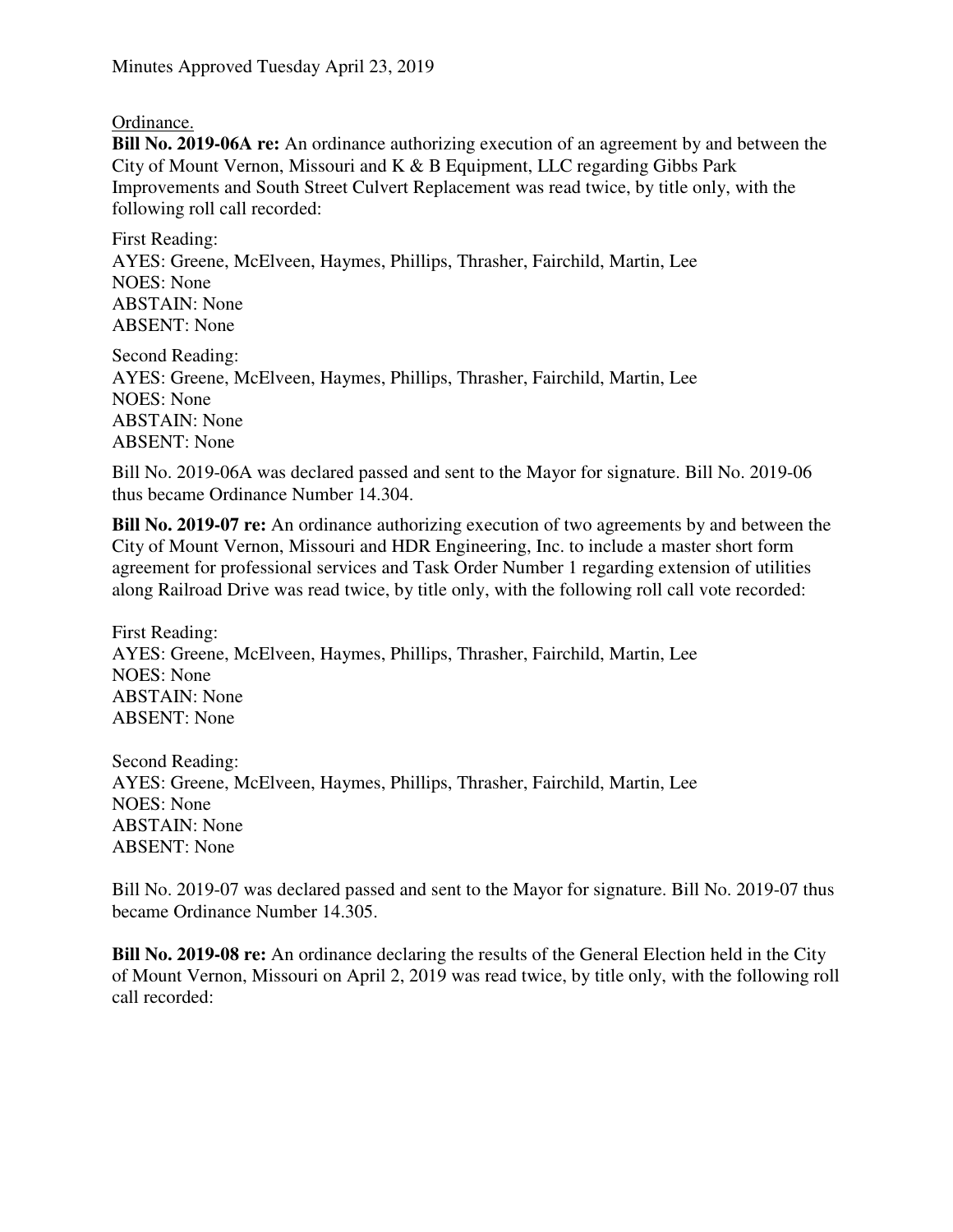First Reading: AYES: Greene, McElveen, Haymes, Phillips, Thrasher, Fairchild, Martin, Lee NOES: None ABSTAIN: None ABSENT: None

Second Reading: AYES: Greene, McElveen, Haymes, Phillips, Thrasher, Fairchild, Martin, Lee NOES: None ABSTAIN: None ABSENT: None

Bill No. 2019-08 was declared passed and sent to the Mayor for signature. Bill No. 2019-08 thus became Ordinance Number 5.183.

### Old Business.

Mayor Eden requested any old business to be brought to the floor for discussion.

• Alderwoman Lee reported Mt. Vernon Friends of Feral Cats has joined forces with Stray Animals Matter and are now allowed to take tax deductible deductions. Discussion was held.

### Adjourn Sine Die.

Alderman Phillips made a motion, seconded by Alderwoman McElveen to adjourn meeting Sine Die. The following roll call vote was recorded:

AYES: Greene, McElveen, Haymes, Phillips, Thrasher, Fairchild, Martin, Lee NOES: None ABSTAIN: None ABSENT: None

With all present members voting in favor, Mayor Eden declared the motion approved. With all old business conducted, Mayor Eden declared the meeting adjourned Sine Die. Meeting adjourned Sine Die at 7:43 p.m.

# Oath of Office.

City Clerk conducted Oath of Office and Certificates of Election to the following:

- Ward One (Two Year Term) Scott Beckley
- Ward One (One Year term) Deanna McElveen
- Ward Two (Two Year Term) Sherie Thrasher
- Ward Three (Two Year Term) Sandy Martin
- Ward Four (Two Year Term) Jason Haymes

### Reconvene Meeting.

Mayor Eden called the meeting to order at 7:47 p.m., with the following roll call recorded: Beckley, McElveen, Haymes, Phillips, Thrasher, Fairchild, Martin and Lee.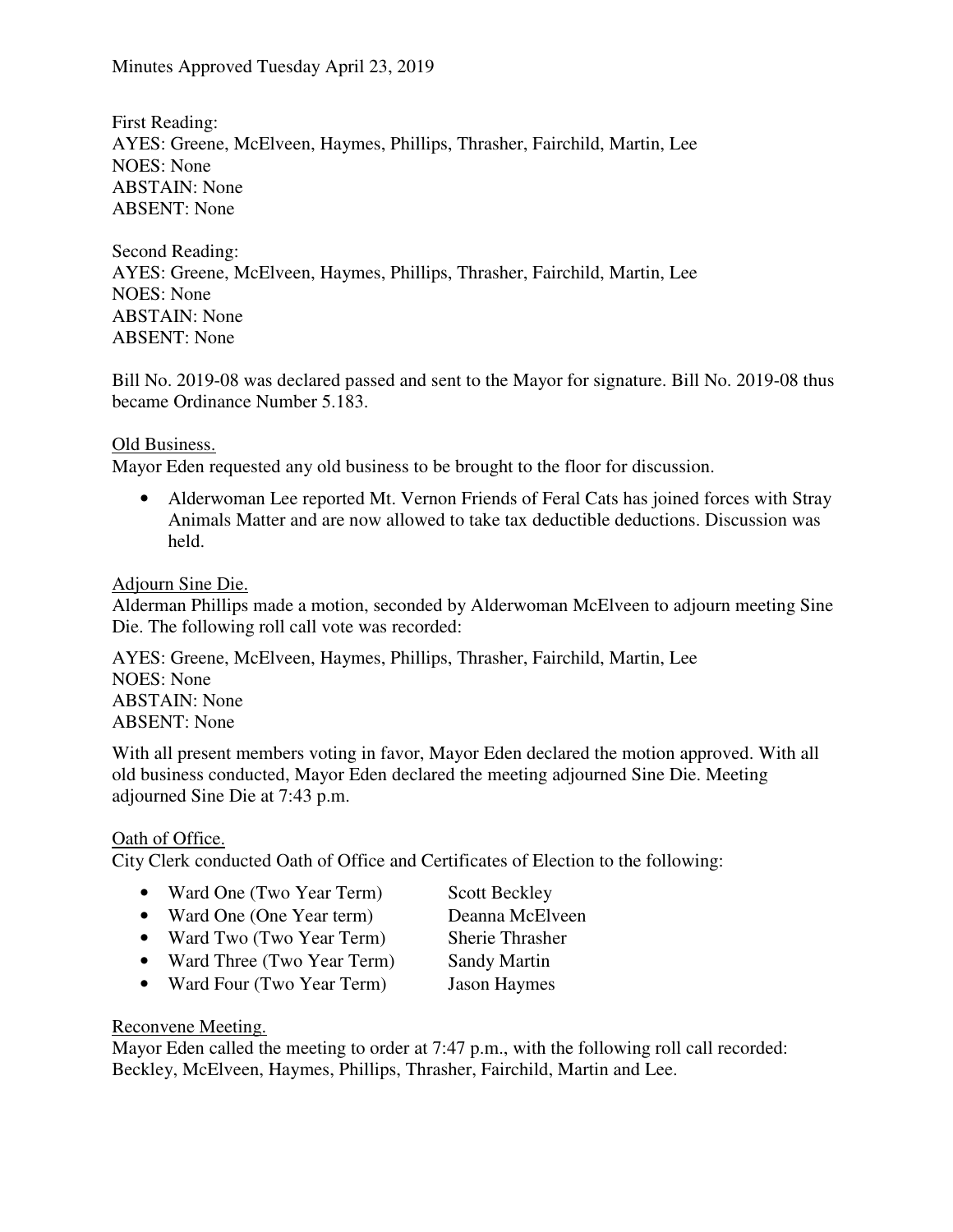Acting President of the Board.

Alderwoman Lee made a motion, seconded by Alderwoman Thrasher to nominate Alderman Phillips as Acting President of the Board. Discussion was held. With all present members voting in favor, Mayor Eden declared the motion approved.

## Department Reports.

## Treasurer.

Weldy held discussion on the following items:

- Bills Paid. Weldy presented the bills paid report and requested any discussion. None brought forth.
- Bills over \$5,000. Weldy presented the bills over \$5,000 for approval. Alderman Fairchild made a motion, seconded by Alderwoman Lee to approve the bills over \$5,000.00 as presented. With all present members voting in favor, Mayor Eden declared the motion approved.
- Certificate of Deposit Bid. Weldy reported a certificate of deposit has matured at Edward Jones for a value of \$161,126.06 and recommended using \$873.94 from the Electric Fund to allow for a total investment for \$162,000.00 with Simmons Bank with 2.44% for eighteen (18) months. Discussion was held. Alderwoman Lee made a motion, seconded by Alderman Haymes to accept recommendation for investment of certificate of deposit. With all present members voting in favor, Mayor Eden declared the motion approved.
- Bad Debt. Weldy presented the bad debt report and request the Board transfer the accounts to the bad debt status. Discussion was held. Alderwoman Lee made a motion, seconded by Alderwoman Thrasher to move recommended accounts to bad debt status. With all present members voting in favor, Mayor Eden declared the motion approved.

### Director of Public Works.

Kelley held discussion on the following items:

- Chemical Purchase. Kelley requested approval for chemical purchase for weed control. Discussion was held. Alderman Fairchild made a motion, seconded by Alderman Phillips to proceed with purchase of weed control chemicals for \$10,355.40. With all present members voting in favor, Mayor Eden declared the motion approved.
- Substation Fiber Optic Cable Purchase. Kelley requested approval of purchase of fiber optic cable. Kelley noted this purchase would establish a link between substations in anticipation of when the city switches electric purchasing. Discussion was held. Alderwoman Lee made a motion, seconded by Alderman Phillips to proceed with purchase of fiber optic cable for a cost of \$29,785.00. With all present members voting in favor, Mayor Eden declared the motion approved.
- Employment. Kelley recommended the Board hire Jeff Romine to fill a vacancy in the Street Department. Discussion was held. Alderman Phillips made a motion, seconded by Alderwoman Martin to proceed with hiring Jeff Romine as recommended. With all present members voting in favor, Mayor Eden declared the motion approved.
- Equipment Purchase. Kelley requested the Board allow purchase of a greens roller for the Golf Course. Discussion was held. Alderman Phillips made a motion, seconded by Alderwoman Lee to proceed with purchase of greens roller for \$13,900.00. With all present members voting in favor, Mayor Eden declared the motion approved.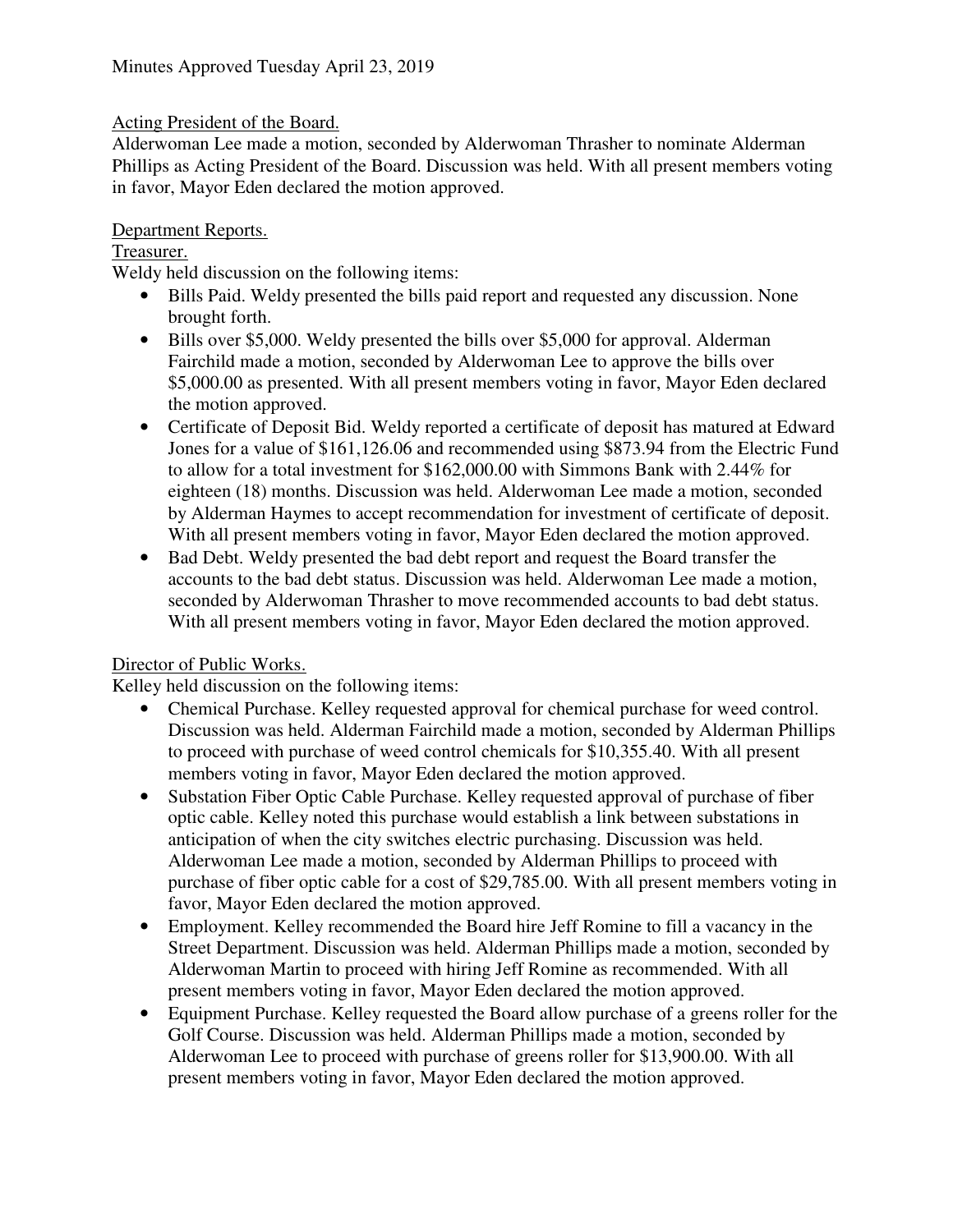- Request to Advertise for Vacancy. Kelley reported he has received notification that a clubhouse employee at the Golf Course has submitted a two-week notice and requested the board allow him to advertise for the vacancy. Alderwoman Lee made a motion, seconded by Alderman Phillips to proceed with notice to advertise for vacancy. With all present members voting in favor, Mayor Eden declared the motion approved.
- Wastewater Treatment Facility Repairs. Kelley reported issues at the Wastewater Treatment Facility continue with unforeseen repairs. Kelley noted the rotor has lost approximately four-feet of blades which will require repair. Kelley noted the best synopsis would be to pull the unit to better evaluate all issues. Discussion was held. Alderman Fairchild made a motion, seconded by Alderwoman McElveen with approval to proceed with issuing a change order to pull and repair full rotor unit for a total of \$44,965.00. With all present members voting in favor, Mayor Eden declared the motion approved.

## Police.

Hubert held discussion on the following items:

- March Statistic Report. Hubert presented the March Statistical report and requested any discussion. None brought forth.
- Employee Probation. Hubert recommended the Board move Officer Brooke Hankins to full-time status. Hubert noted Ms. Hankins has proved to be an excellent officer. Discussion was held. Alderman Phillips made a motion, seconded by Alderwoman Martin to transfer Officer Brooke Hankins to full-time status. With all present members voting in favor, Mayor Eden declared the motion approved.

### Code Enforcement.

- March Statistic Report. Moore presented the March Statistic report to the Board and requested any discussion. None brought forth.
- Planning & Zoning Commission Report.
	- o Public Hearing. Moore reported the Commission held a public hearing for a zoning change to Lot 76 Stemmons Addition, from R-1 Single-family Dwelling to R-2 Double-family Dwelling. Discussion was held.
	- o Medical Marijuana. Moore reported the commission has begun reviewing zoning regulations for allowing sales of medical marijuana in specific zoned areas in the city. Discussion was held.

### New Business.

Mayor Eden requested any new business to be brought to the floor for discussion.

- Alderwoman Martin requested discussion on the recently passed 911 sales tax. Discussion was held.
- Alderman Haymes suggested the Board consider no pause after "one nation" when reciting the Pledge of Allegiance. Discussion was held.

### Adjournment.

Mayor Eden announced there being no further business listed on the agenda to come before the Board, meeting adjourned. Meeting adjourned at 8:20 p.m.